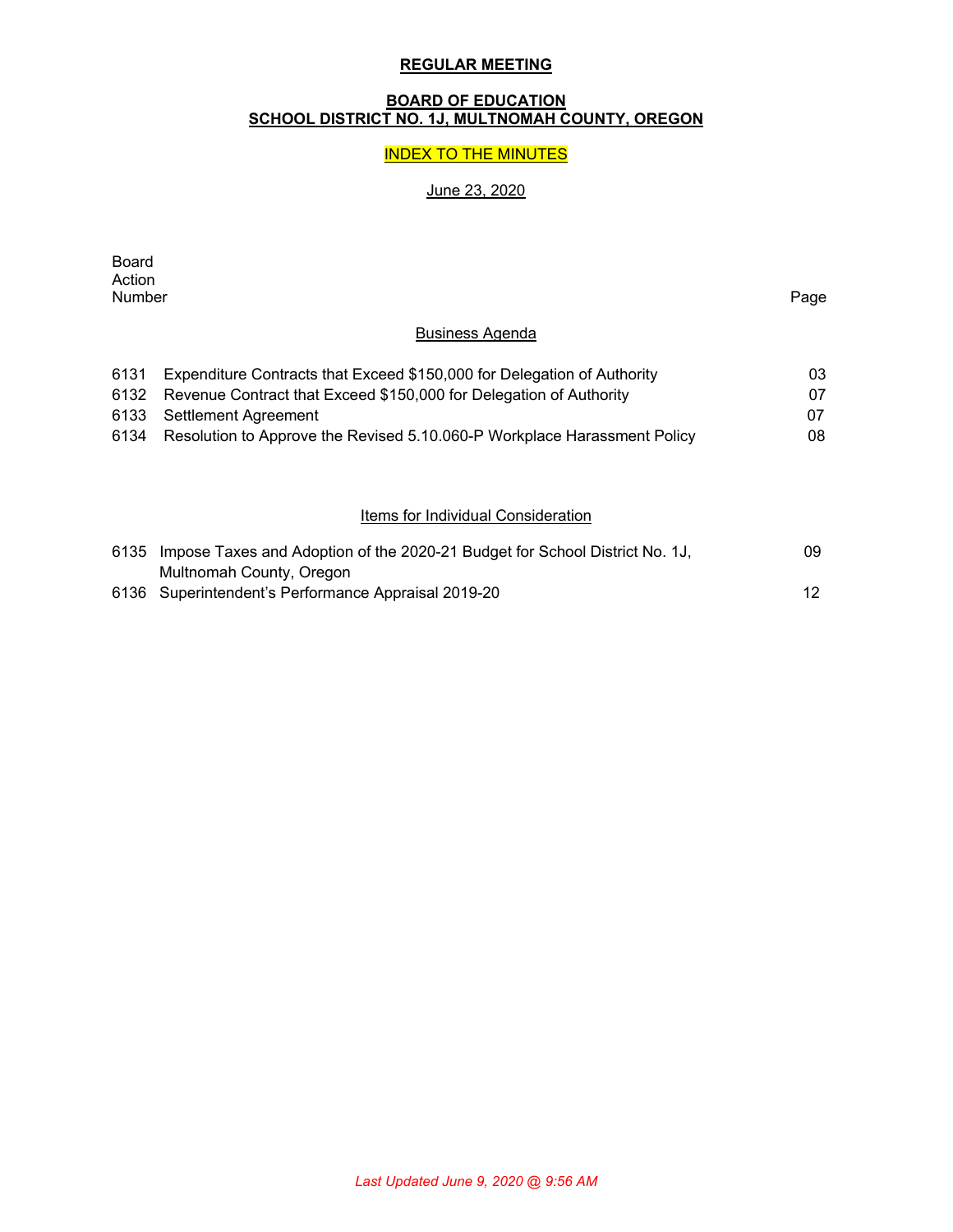## Business Agenda

# Resolutions Number 6131 through 6134

As a committee of the whole, Director Scott moved and Director Brim-Edwards seconded the motion to approve resolutions 6131 through 6134. The motion was put to a voice vote and passed unanimously, (yes‐7, no‐0), with Student Latterell voting yes, unofficial.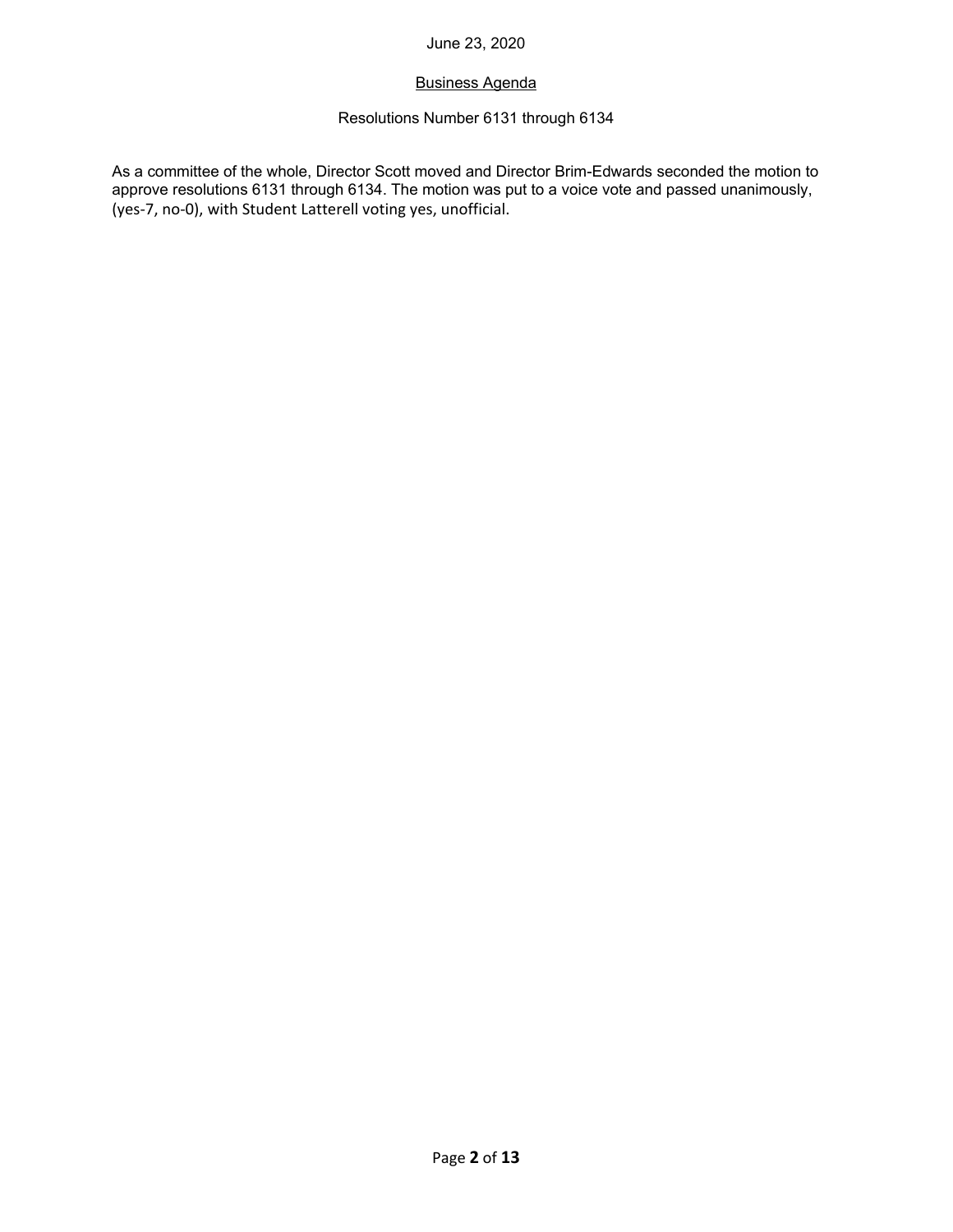#### **RESOLUTION No. 6131**

#### Expenditure Contracts that Exceed \$150,000 for Delegation of Authority

#### **RECITAL**

Portland Public Schools ("District") Public Contracting Rules PPS-45-0200 ("Authority to Approve District Contracts; Delegation of Authority to Superintendent") requires the Board of Education ("Board") enter into contracts and approve payment for products, materials, supplies, capital outlay, equipment, and services whenever the total amount exceeds \$150,000 per contract, excepting settlement or real property agreements. Contracts meeting this criterion are listed below.

#### **RESOLUTION**

The Superintendent recommends that the Board approve these contracts. The Board accepts this recommendation and by this resolution authorizes the Deputy Clerk to enter into the following agreements.

#### **NEW CONTRACTS**

| Contractor                                | Contract<br>Term                                                                                                         | <b>Contract Type</b>                                                    | <b>Description of Services</b>                                                                                                                                                                                                                                                   | Contract<br>Amount                                                     | Responsible<br>Administrator,<br><b>Funding Source</b>     |
|-------------------------------------------|--------------------------------------------------------------------------------------------------------------------------|-------------------------------------------------------------------------|----------------------------------------------------------------------------------------------------------------------------------------------------------------------------------------------------------------------------------------------------------------------------------|------------------------------------------------------------------------|------------------------------------------------------------|
| <b>Portland Mechanical</b><br>Contractors | 6/24/20<br>through<br>6/30/23                                                                                            | <b>Flexible Services</b><br><b>Contractor Pool</b><br><b>FSCP 69466</b> | <b>Flexible Services Contractor</b><br>Pool - District-wide plumbing<br>services on an as-needed<br>basis.<br>Request for Proposals 2019-<br>2567                                                                                                                                | \$3,000,000                                                            | C. Hertz<br><b>Funding Source</b><br>Varies                |
| <b>Beynon Sports</b><br>Surfaces, Inc.    | 6/24/20<br>through<br>12/18/20                                                                                           | Construction<br>C 69603                                                 | Wilson High School track<br>repairs.<br>Invitation to Bid - Construction<br>2020-2773                                                                                                                                                                                            | \$215.985                                                              | C. Hertz<br><b>Fund 445</b><br>Dept. 5597<br>Project K0136 |
| Maia Learning, Inc.                       | 6/24/20<br>through<br>6/30/21<br>Option to<br>renew for<br>four<br>additional<br>one-year<br>terms<br>through<br>6/30/25 | <b>Digital Resource</b><br>DR 69685                                     | License and implementation of<br><b>College and Career Readiness</b><br>Tool.<br>Request for Proposals 2019-<br>2706                                                                                                                                                             | Original Term:<br>\$104,350<br>Total through<br>renewals:<br>\$390,000 | K. Cuellar<br><b>Fund 101</b><br>Dept. 5424                |
| Rip City Transit, Inc.                    | 7/1/20<br>through<br>6/30/25                                                                                             | Services<br>S 69690                                                     | Provide transportation to<br>District students who are<br>unable to be served by a<br>school bus and as determined<br>by their IEPs.<br><b>Special Class Procurement</b><br>Secure, Specialized<br><b>Transportation for Special</b><br><b>Needs Students</b><br>PPS-47-0288(19) | \$500,000                                                              | C. Hertz<br><b>Fund 101</b><br>Dept. 5560                  |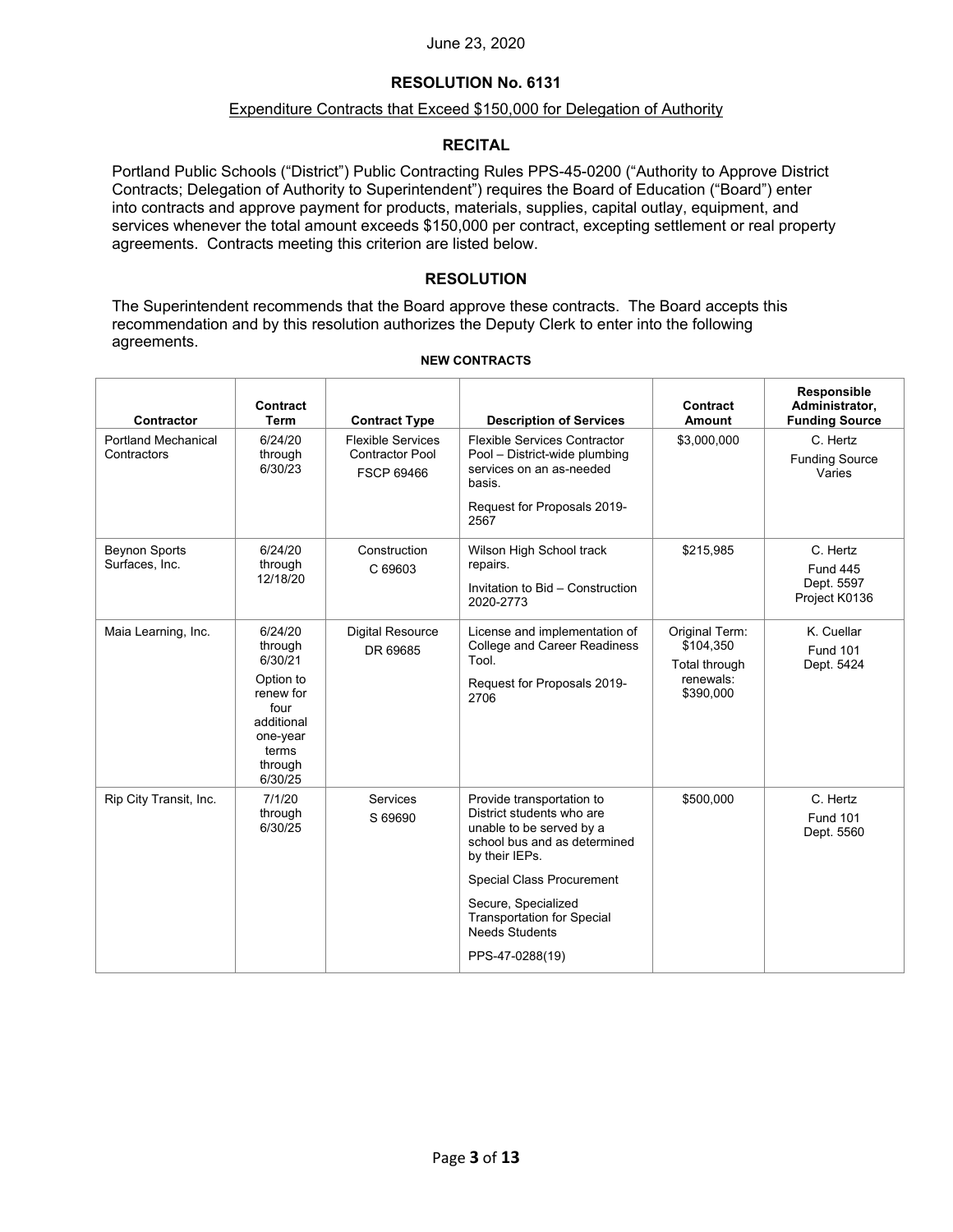| Radio Cab Co.                                   | 7/1/20                                                                                              | Services                            | Provide transportation to                                                                                                           | \$3,800,000                               | C. Hertz                                                   |
|-------------------------------------------------|-----------------------------------------------------------------------------------------------------|-------------------------------------|-------------------------------------------------------------------------------------------------------------------------------------|-------------------------------------------|------------------------------------------------------------|
|                                                 | through<br>6/30/25                                                                                  | S 69691                             | District students who are<br>unable to be served by a<br>school bus and as determined<br>by their IEP.                              |                                           | <b>Fund 101</b><br>Dept. 5560                              |
|                                                 |                                                                                                     |                                     | Special Class Procurement                                                                                                           |                                           |                                                            |
|                                                 |                                                                                                     |                                     | Secure, Specialized<br><b>Transportation for Special</b><br><b>Needs Students</b>                                                   |                                           |                                                            |
|                                                 |                                                                                                     |                                     | PPS-47-0288(19)                                                                                                                     |                                           |                                                            |
| Office of the General<br><b>Counsel Network</b> | 7/1/20<br>through                                                                                   | <b>Legal Services</b><br>LS 69692   | <b>Contracted General Counsel</b><br>services.                                                                                      | \$180,000                                 | S. Soden<br><b>Fund 101</b>                                |
|                                                 | 12/31/20                                                                                            |                                     | Direct Negotiation - Legal<br><b>Services</b>                                                                                       |                                           | Dept. 5402                                                 |
|                                                 |                                                                                                     |                                     | PPS-46-0525(13)                                                                                                                     |                                           |                                                            |
| Republic Services,<br>Inc.                      | 6/24/20<br>through                                                                                  | <b>Services</b><br>S 69632          | District-wide waste hauling<br>services.                                                                                            | Original Term:<br>\$2,000,000             | C. Hertz<br><b>Fund 101</b>                                |
|                                                 | 6/30/22<br>Option to<br>renew for<br>three<br>additional<br>one-year<br>terms<br>through<br>6/30/25 |                                     | Request for Proposals 2020-<br>2734                                                                                                 | Total through<br>renewals:<br>\$5,000,000 | Dept. 5596                                                 |
| ALC Schools, LLC                                | 7/1/20<br>through<br>6/30/25                                                                        | Services<br>S 69698                 | Provide transportation to<br>District students who are<br>unable to be served by a<br>school bus and as determined<br>by their IEP. | \$500,000                                 | C. Hertz<br><b>Fund 101</b><br>Dept. 5560                  |
|                                                 |                                                                                                     |                                     | Special Class Procurement                                                                                                           |                                           |                                                            |
|                                                 |                                                                                                     |                                     | Secure, Specialized<br><b>Transportation for Special</b><br><b>Needs Students</b>                                                   |                                           |                                                            |
|                                                 |                                                                                                     |                                     | PPS-47-0288(19)                                                                                                                     |                                           |                                                            |
| Glumac                                          | 6/24/20<br>through<br>12/31/24                                                                      | <b>Related Services</b><br>RS 69684 | Commissioning services on the<br>Benson High School<br>Modernization Project-<br>Multiple Pathways Building.                        | \$206,700                                 | C. Hertz<br><b>Fund 455</b><br>Dept. 3115<br>Project DA005 |
|                                                 |                                                                                                     |                                     | <b>Request for Proposals</b>                                                                                                        |                                           |                                                            |
|                                                 |                                                                                                     |                                     | 2020-2763                                                                                                                           |                                           |                                                            |
| Glumac                                          | 6/24/20<br>through<br>12/31/24                                                                      | <b>Related Services</b><br>RS 69680 | Commissioning services on the<br>Benson High School<br>Modernization Project.<br><b>Request for Proposals</b>                       | \$349,500                                 | C. Hertz<br><b>Fund 455</b><br>Dept. 3115<br>Project DA005 |
|                                                 |                                                                                                     |                                     | 2020-2763                                                                                                                           |                                           |                                                            |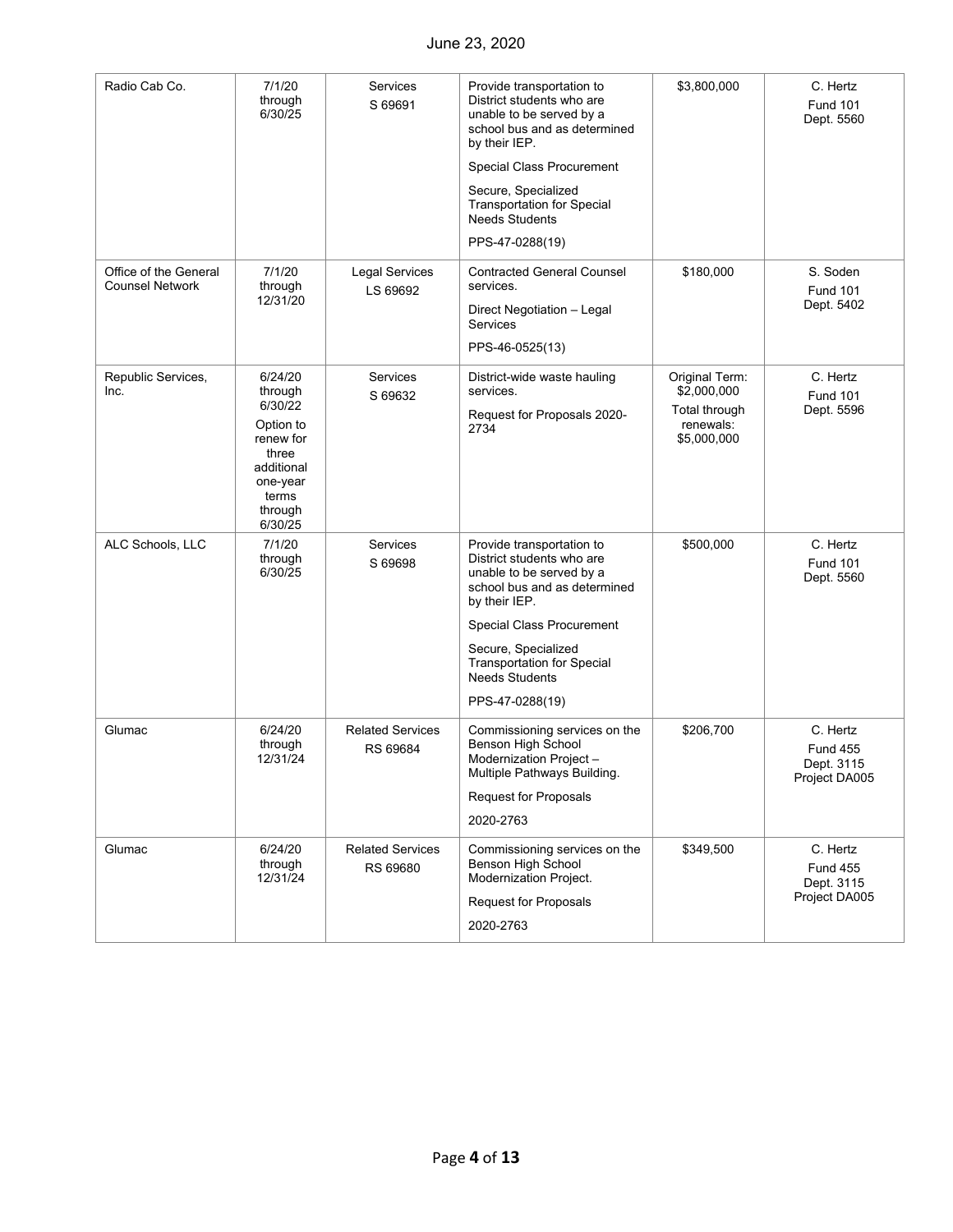# **NEW INTERGOVERNMENTAL AGREEMENTS ("IGAs")**

| Contractor                                                      | Contract<br>Term             | <b>Contract Type</b>                        | <b>Description of Services</b>                                                                                                                                                                | Contract<br>Amount | Responsible<br>Administrator,<br><b>Funding Source</b> |
|-----------------------------------------------------------------|------------------------------|---------------------------------------------|-----------------------------------------------------------------------------------------------------------------------------------------------------------------------------------------------|--------------------|--------------------------------------------------------|
| <b>Multnomah Education</b><br><b>Service District</b><br>(MESD) | 7/1/20<br>through<br>6/30/21 | Master Contract<br><b>MSTR 69681</b>        | Master contract with MESD to<br>cover all services MESD<br>provides to District. Services<br>will be ordered by Service<br>Referral and Quote forms<br>which will identify funding<br>source. | \$3,200,000        | C. Hertz<br><b>Funding Source</b><br>Varies            |
| <b>Portland Community</b><br>College                            | 7/1/20<br>through<br>6/30/21 | Intergovernmental<br>Agreement<br>IGA 69682 | Jefferson Middle College<br>program, offering students<br>access to college-level courses<br>at PCC Cascade campus.                                                                           | \$470,000          | K. Cuellar<br><b>Fund 101</b><br>Dept. 5438            |

## **AMENDMENTS TO EXISTING CONTRACTS**

| Contractor                                 | Contract<br><b>Amendment</b><br>Term | <b>Contract Type</b>                                       | <b>Description of Services</b>                                                                                                                                                            | <b>Amendment</b><br>Amount.<br><b>Contract Total</b> | Responsible<br>Administrator,<br><b>Funding Source</b>     |
|--------------------------------------------|--------------------------------------|------------------------------------------------------------|-------------------------------------------------------------------------------------------------------------------------------------------------------------------------------------------|------------------------------------------------------|------------------------------------------------------------|
| Architectural<br>Resources Group,<br>Inc.  | 6/24/20<br>through<br>12/31/20       | Architecture<br><b>ARCH 68923</b><br>Amendment 1           | Architectural services to assess<br>the historic windows at<br>Roosevelt. This amendment<br>adds construction phase<br>services to the existing<br>contract.<br><b>Direct Appointment</b> | \$63.060<br>\$144,070                                | C. Hertz<br><b>Fund 452</b><br>Dept. 5511<br>Project DA003 |
| <b>Balfour Oregon</b>                      | 7/1/20<br>through<br>6/30/22         | <b>Master Contract</b><br><b>MSTR 64746</b><br>Amendment 1 | Provide yearbook services to<br>schools on an as-requested<br>basis. This amendment<br>extends termination date and<br>adds funds to the contract.<br>Request for Proposals 2016-<br>2099 | \$700,000<br>\$800,000                               | C. Hertz<br><b>Funding Source</b><br>Varies                |
| <b>Herff Jones</b>                         | 7/1/20<br>through<br>6/30/22         | <b>Master Contract</b><br><b>MSTR 64813</b><br>Amendment 1 | Provide yearbook services to<br>schools on an as-requested<br>basis. This amendment<br>extends termination date and<br>adds funds to the contract.<br>Request for Proposals 2016-<br>2099 | \$55,000<br>\$155,000                                | C. Hertz<br><b>Funding Source</b><br>Varies                |
| Jostens                                    | 7/1/20<br>through<br>6/30/22         | <b>Master Contract</b><br><b>MSTR 64760</b><br>Amendment 1 | Provide yearbook services to<br>schools on an as-requested<br>basis. This amendment<br>extends termination date and<br>adds funds to the contract.<br>Request for Proposals 2016-<br>2099 | \$400,000<br>\$500,000                               | C. Hertz<br><b>Funding Source</b><br>Varies                |
| Lifetouch National<br>School Studios, Inc. | 7/1/20<br>through<br>6/30/22         | <b>Master Contract</b><br><b>MSTR 64713</b><br>Amendment 1 | Provide yearbook services to<br>schools on an as-requested<br>basis. This amendment<br>extends termination date and<br>adds funds to the contract.<br>Request for Proposals 2016-<br>2099 | \$1,800,000<br>\$1,900,000                           | C. Hertz<br><b>Funding Source</b><br>Varies                |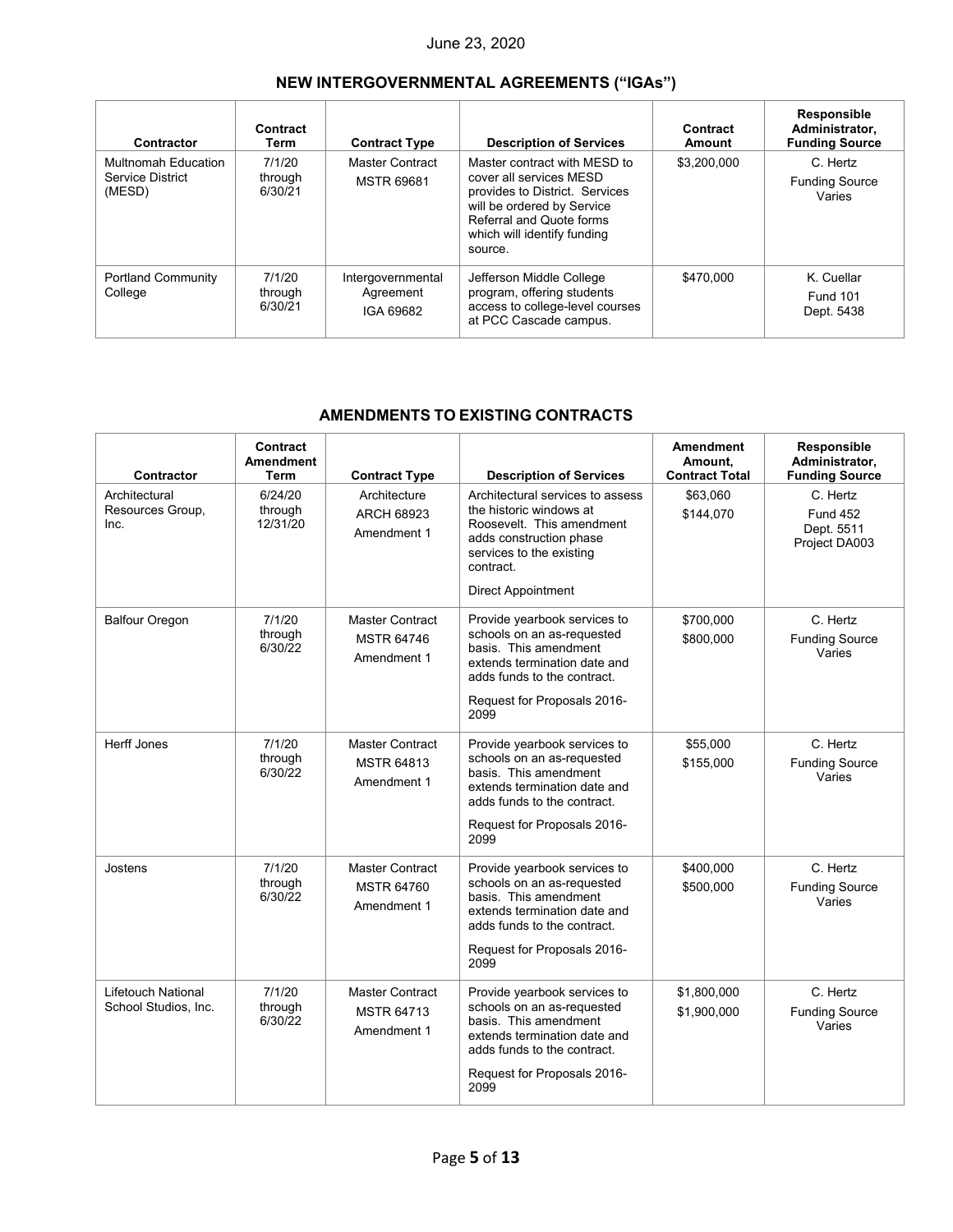| <b>Rubicon West LLC</b> | 6/24/20<br>through<br>9/1/22 | <b>Digital Resource</b><br>DR 68575<br>Amendment 1 | Atlas digital licensing,<br>maintenance, and support for<br>two additional years.<br>Special Class Procurement<br>Copyrighted Materials and<br><b>Creative Works</b><br>PPS-47-0288(4) | \$285,000<br>\$433,000 | K. Cuellar<br><b>Fund 191</b><br>Dept. 5555<br>Project B1001 |
|-------------------------|------------------------------|----------------------------------------------------|----------------------------------------------------------------------------------------------------------------------------------------------------------------------------------------|------------------------|--------------------------------------------------------------|
| First Student, Inc.     | 7/1/20<br>through<br>6/30/22 | Services<br>S 58799<br>Amendment 4                 | Extending the student<br>transportation contract with<br>annual rate increases.<br>Request for Proposals 09-09-<br>063                                                                 | \$0<br>\$176,207,000   | C. Hertz<br><b>Fund 101</b><br>Dept. 5560                    |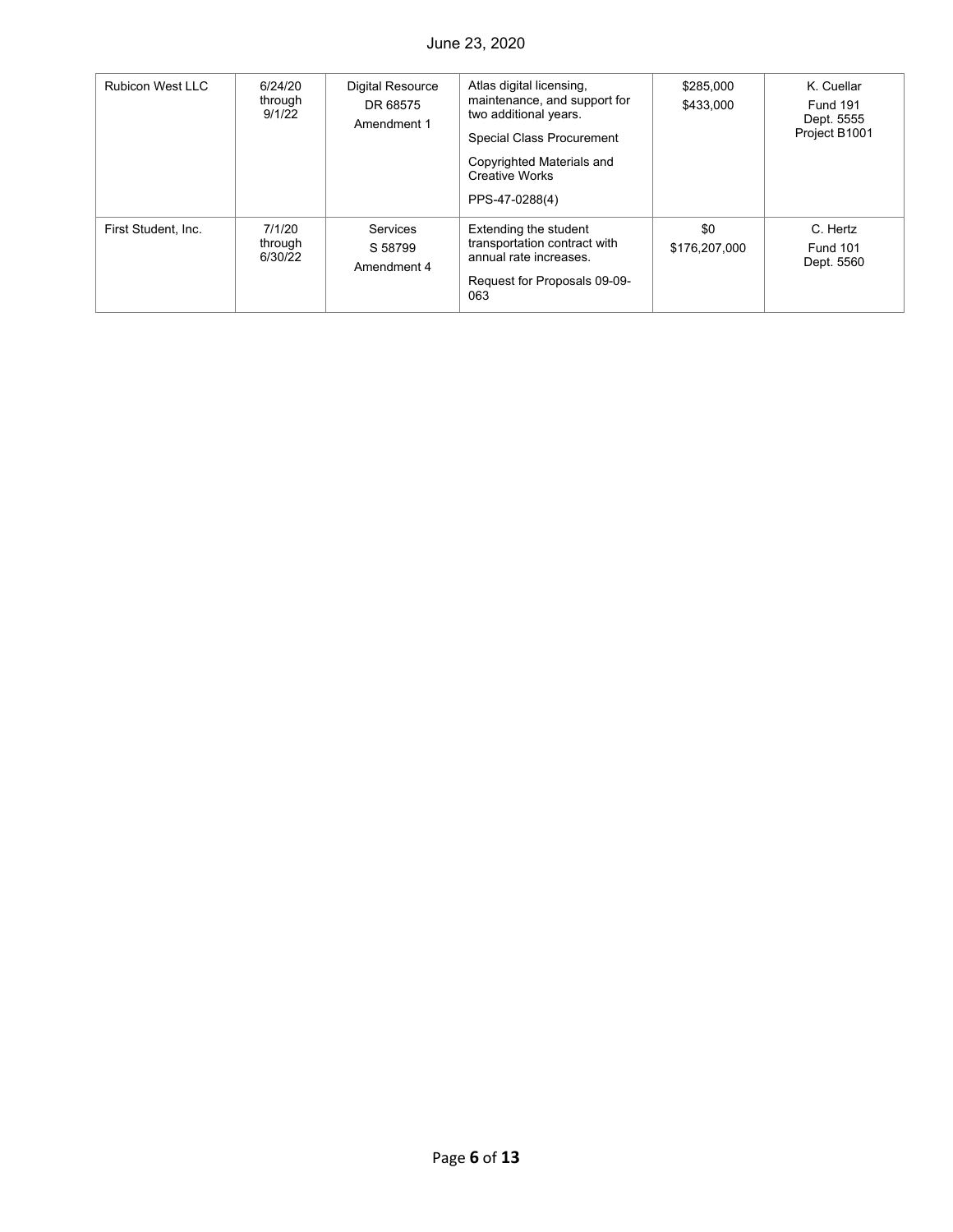#### **RESOLUTION No. 6132**

#### Revenue Contracts that Exceed \$150,000 Limit for Delegation of Authority

#### **RECITAL**

Portland Public Schools ("District") Public Contracting Rules PPS-45-0200 ("Authority to Approve District Contracts; Delegation of Authority to Superintendent") requires the Board of Education ("Board") to enter into and approve all contracts, except as otherwise expressly authorized. Contracts exceeding \$150,000 per contractor are listed below.

#### **RESOLUTION**

The Superintendent recommends that the Board approve these contracts. The Board accepts this recommendation and by this resolution authorizes the Deputy Clerk to enter into the following agreements.

#### **NEW REVENUE CONTRACTS**

| Contractor                                | Contract<br>Term               | <b>Contract Type</b> | <b>Description of Services</b>                                                                                                                                                                       | Contract<br>Amount | Responsible<br>Administrator.<br><b>Funding Source</b>     |
|-------------------------------------------|--------------------------------|----------------------|------------------------------------------------------------------------------------------------------------------------------------------------------------------------------------------------------|--------------------|------------------------------------------------------------|
| <b>Portland General</b><br>Electric (PGE) | 6/24/20<br>through<br>10/12/21 | Revenue<br>R 69672   | A grant from PGE for the<br>acquisition of one electric<br>school bus, installation of EV<br>charging infrastructure to<br>support electric school bus<br>charging, and any associated<br>trainings. | \$196.573          | C. Hertz<br><b>Fund 299</b><br>Dept. 9999<br>Project S0416 |

## **NEW INTERGOVERNMENTAL AGREEMENTS / REVENUE ("IGA/Rs")**

No New Intergovernmental Agreements/Revenue Contracts

#### **AMENDMENTS TO EXISTING REVENUE CONTRACTS**

No Amendments to Existing Revenue Contracts

#### **RESOLUTION No. 6133**

#### Settlement Agreement

The authority is granted to pay a total of \$56,547.36 to resolve a disputed contractual matter with Quest Corporation related to contracted services with the Office of Technology and Information Services, Settlement Agreement and Release. The settlement agreement will be in a form approved by the General Counsel.

#### **RESOLUTION No. 6134**

Resolution to Approve the Revised 5.10.060-P Workplace Harassment Policy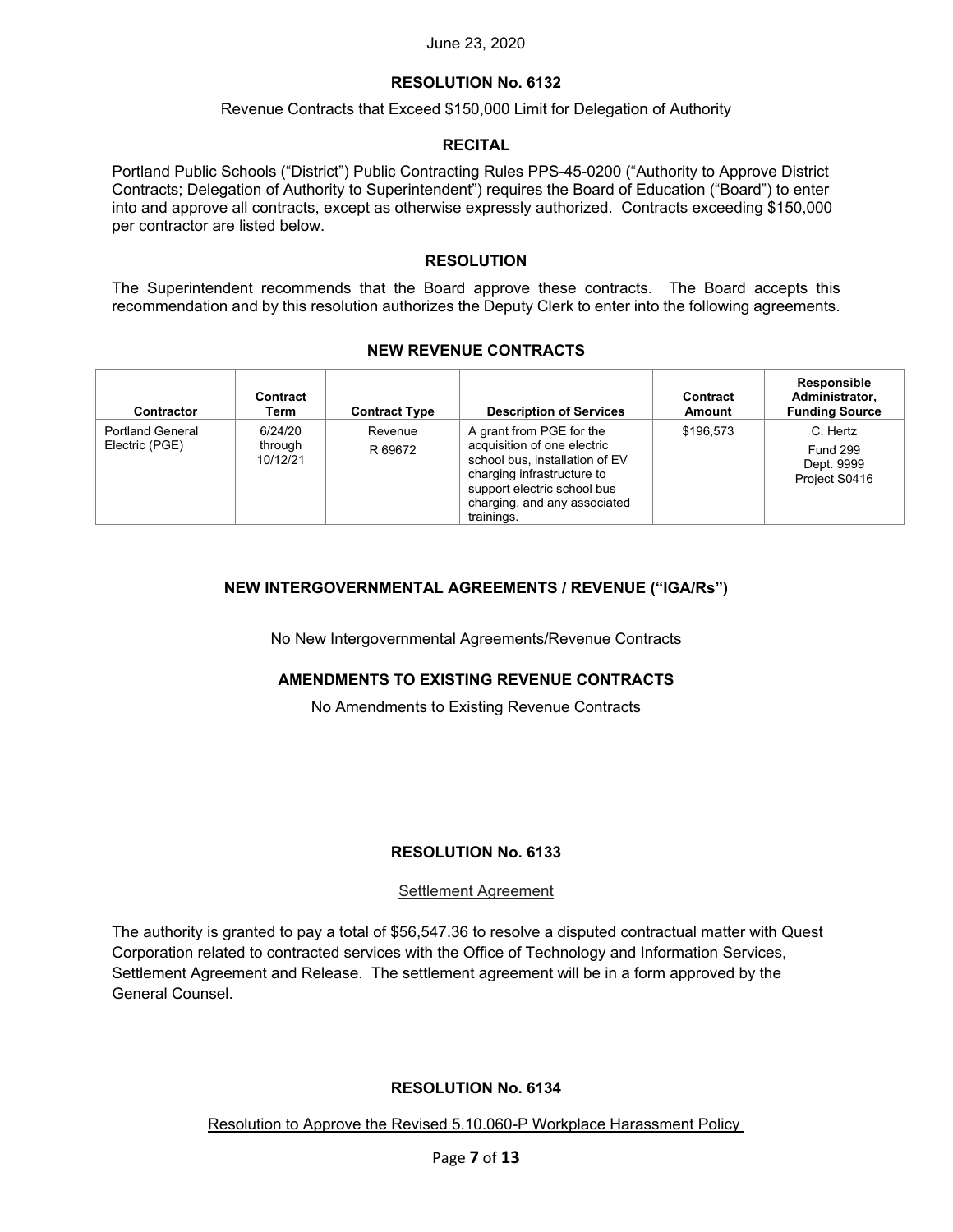#### **RECITALS**

- A. The 2019 Oregon Legislature made a number of revisions to statutes related to employment. The amendments were enrolled in SB 479 and SB 726. The focus of the bills is to provide greater protections against workplace discrimination and harassment, including sexual assault, in the workplace.
- B. The District has updated its Sexual Harassment Policy to provide protections against all workplace harassment and discrimination. The policy now includes requirements to provide information to employees who complain of workplace discrimination and harassment, including the District's policy, supports and resources, and legal remedies that may be available to them.
- C. The revised policy also provides that employers may not include nondisclosure/nondisparagement/no-rehire provisions in settlement agreements for employees who have made a complaint of workplace discrimination or harassment unless agreed upon by the employee.
- D. On May 11, 2020, the Policy and Governance Special Committee met to review proposed revisions and its alignment to current law. It recommended to move forward the proposed policy to the full Board for approval.
- E. On May 26, 2020, this policy went before the Board for a first reading and was posted on the Board website for public comment. The District has received no public comment since its posting.

#### **RESOLUTION**

The Board of Education hereby moves to approve the revised 5.10.060-P Workplace Harassment Policy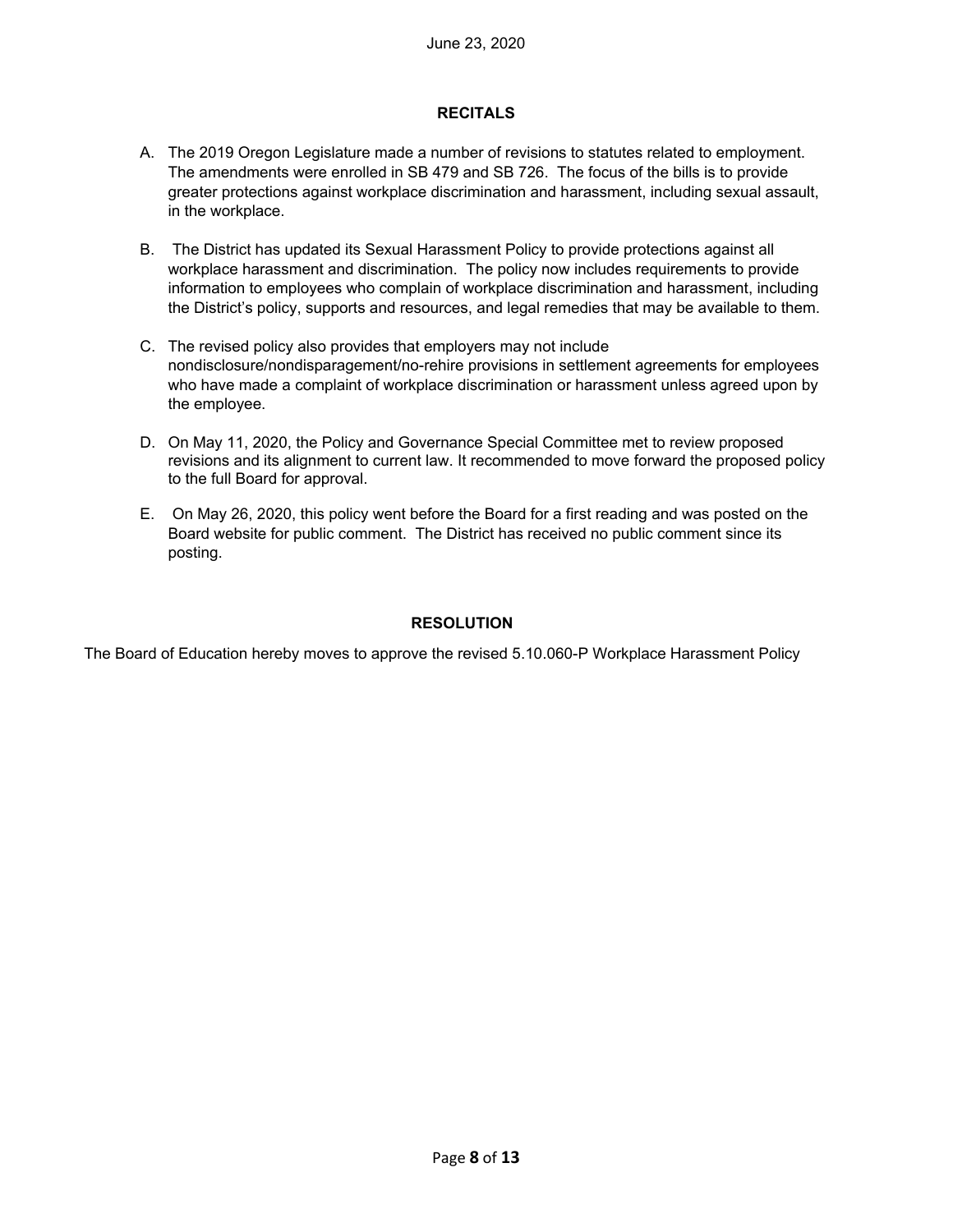#### Items for individual consideration

#### Resolutions Number 6135 through 6136

As a committee of the whole, Director Lowery moved and Director Brim-Edwards seconded the motion to approve resolutions 6135. The motion was put to a voice vote and passed unanimously, (yes-7, no-0), with Student Latterell voting yes, unofficial.

As a committee of the whole, Director Brim-Edwards moved and Director Scott and DePass seconded the motion to approve resolutions 6136. The motion was put to a voice vote and passed unanimously, (yes‐7, no‐0), with Student Latterell abstaining.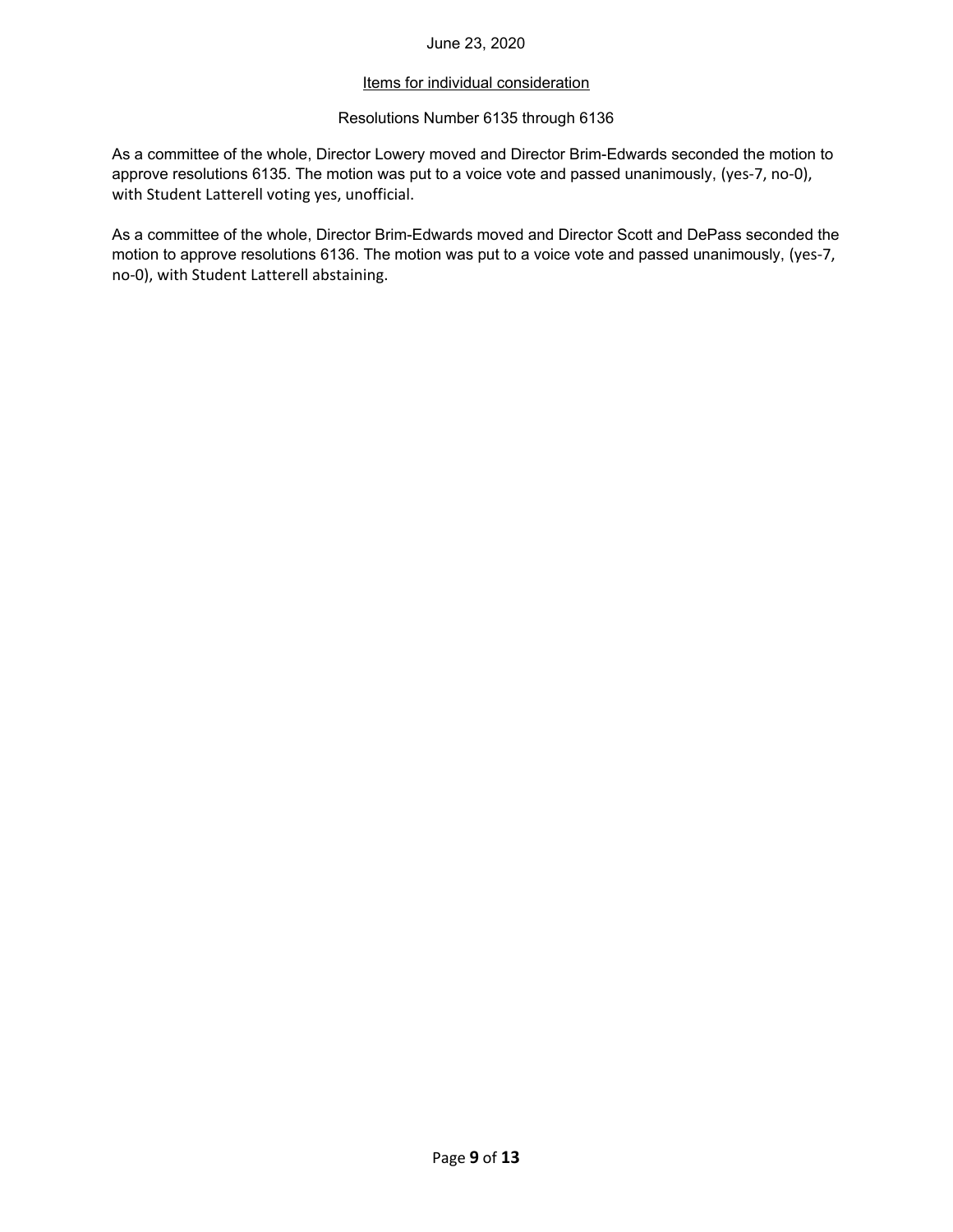#### **RESOLUTION No. 6135**

#### **Impose Taxes and Adoption of the 2020-21 Budget for School District No. 1J, Multnomah County, Oregon**

#### **RECITALS**

- A. Oregon Local Budget Law, Oregon Revised Statute (ORS) 294.428 requires that each legal jurisdiction's Budget Committee approves a budget and specifies the *ad valorem* property tax amount or rate for all funds.
- B. The Board of Education (Board) serves as the Budget Committee for the school district. The Board appointed a Community Budget Review Committee (CBRC) to review the Proposed Budget and current year expenditures of the existing Local Option Levy. The CBRC acts in an advisory capacity to the Board.
- C. On June 11, 2020, the Board, acting in their capacity as the Budget Committee, received testimony and a report on the current year Local Option Levy expenditures and testimony and recommendations from the CBRC.
- D. On June 11, 2020, by way of Resolution No. 6129, and under the provisions of Oregon Local Budget Law (ORS Chapter 291), the Budget Committee for School District No. 1J, Multnomah County, Oregon ("District"), approved the 2020-21 budget and tax rates.
- E. Oregon Budget Law, ORS 294.431, requires submission of the budget document to the Tax Supervising Conservation Commission (TSCC) by May 15 of each year. ORS 294.431 allows taxing jurisdictions to request an extension of the submission date. Portland Public Schools ("PPS") applied for, and was granted an extension to this deadline, and submitted the PPS budget to TSCC as required.
- F. The TSCC held a public hearing on the Approved Budget on June 23, 2020.
- G. ORS 457.445 (6) (d) provides the opportunity for a school district to be excluded from urban renewal division of tax calculations with a statutory rate limit on July 2003 that is greater than \$4.50 per \$1,000 of assessed value. To the extent that the rate limit was increased under section 11 (5) (d), Article XI of the Oregon Constitution, property tax revenue from said increase is excluded from local revenues. The District will notify the county assessors of the rate to be excluded for the current fiscal year no later than July 15.
- H. Portland Public Schools has a statutory rate limit that is in excess of the \$4.50 limitation that includes an increase under section 11 (5)(d), Article XI of the Oregon Constitution.

#### **RESOLUTION**

- 1. The District's Board of Education hereby adopts the budget for the fiscal year 2020-21, as summarized in Attachment A, in the total amount of \$2,725,777,000.
- 2. The Board appropriates for the fiscal year beginning July 1, 2020, the amounts summarized by function in Attachment A to this resolution for the fiscal year 2020-21, School District 1J, Multnomah County, Oregon.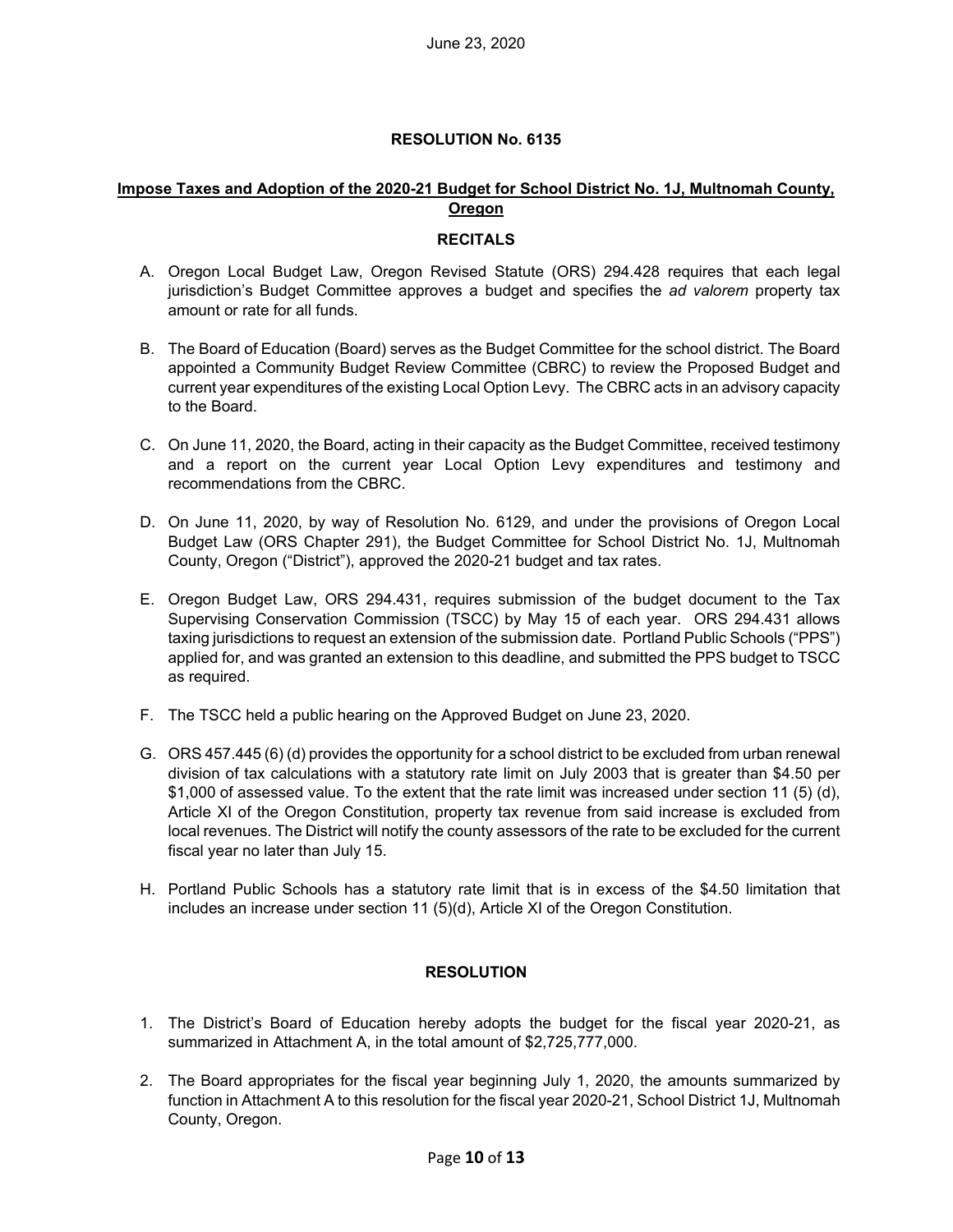- 3. The Board resolves that the District hereby imposes the taxes provided for in the adopted budget:
	- a. At the rate of \$5.2781 per \$1,000 of assessed value for operations;
	- b. At the rate of \$1.9900 per \$1,000 of assessed value for local option tax for operations;
	- c. In the amount of \$136,000,000 for exempt bonds.

And that these taxes are hereby imposed and categorized for tax year 2020-21 upon the assessed value of all taxable property within the district.

4. Taxes are hereby imposed and categorized as for tax year 2020-21 upon the taxable assessed value of all taxable property in the District, as follows:

|                            | <b>Education Limitation</b>            | <b>Excluded from Limitation</b> |
|----------------------------|----------------------------------------|---------------------------------|
| Permanent Rate Tax Levy    | \$5.2781/\$1,000 of assessed valuation |                                 |
| Local Option Rate tax Levy | \$1.9900/\$1,000 of assessed valuation |                                 |
| <b>Bonded Debt Levy</b>    |                                        | \$136,000,000                   |

5. The Board further resolves that \$0.5038 per \$1,000 of taxable assessed value is excluded from the division of tax calculations, as the Permanent Rate Tax Levy attributable to the increase provided in section 11 (5)(d). Article XI of the Oregon Constitution (such increase is a result of the expiring Gap Tax Levy). The District will notify the county assessors that for the 2020-21 fiscal year \$0.5038 of the District's permanent tax rate levy is to be excluded from the urban division of tax calculations under the provisions of ORS 457.445 (6) (d).

| <b>Attachment "A" to Resolution No. 6135</b>  |                |            |          |         |
|-----------------------------------------------|----------------|------------|----------|---------|
|                                               |                |            |          |         |
| 2020-21 Adopted Budget                        |                |            |          |         |
|                                               | (in thousands) |            |          |         |
|                                               |                |            |          |         |
| Schedule of Appropriations and Other Balances |                |            |          |         |
|                                               | Proposed       |            | Approved | Adopted |
| 100 - General Funds                           | Original       | Adjustment |          |         |
| 1000 - INSTRUCTION                            | 373,928        | 0          | 373,928  | 373,928 |
| <b>2000 - SUPPORT SERVICES</b>                | 311,832        | 0          | 311,832  | 311,832 |
| 3000 - ENTERPRISE AND COMMUNITY SVCS          | 1,814          | 0          | 1,814    | 1,814   |
| 5200 - TRANSFERS OF FUNDS                     | 1,134          | 0          | 1,134    | 1,134   |
| 6000 - CONTINGENCIES                          | 40,946         | 0          | 40,946   | 40,946  |
| <b>Fund Total</b>                             | 729,654        | $\bf{0}$   | 729,654  | 729,654 |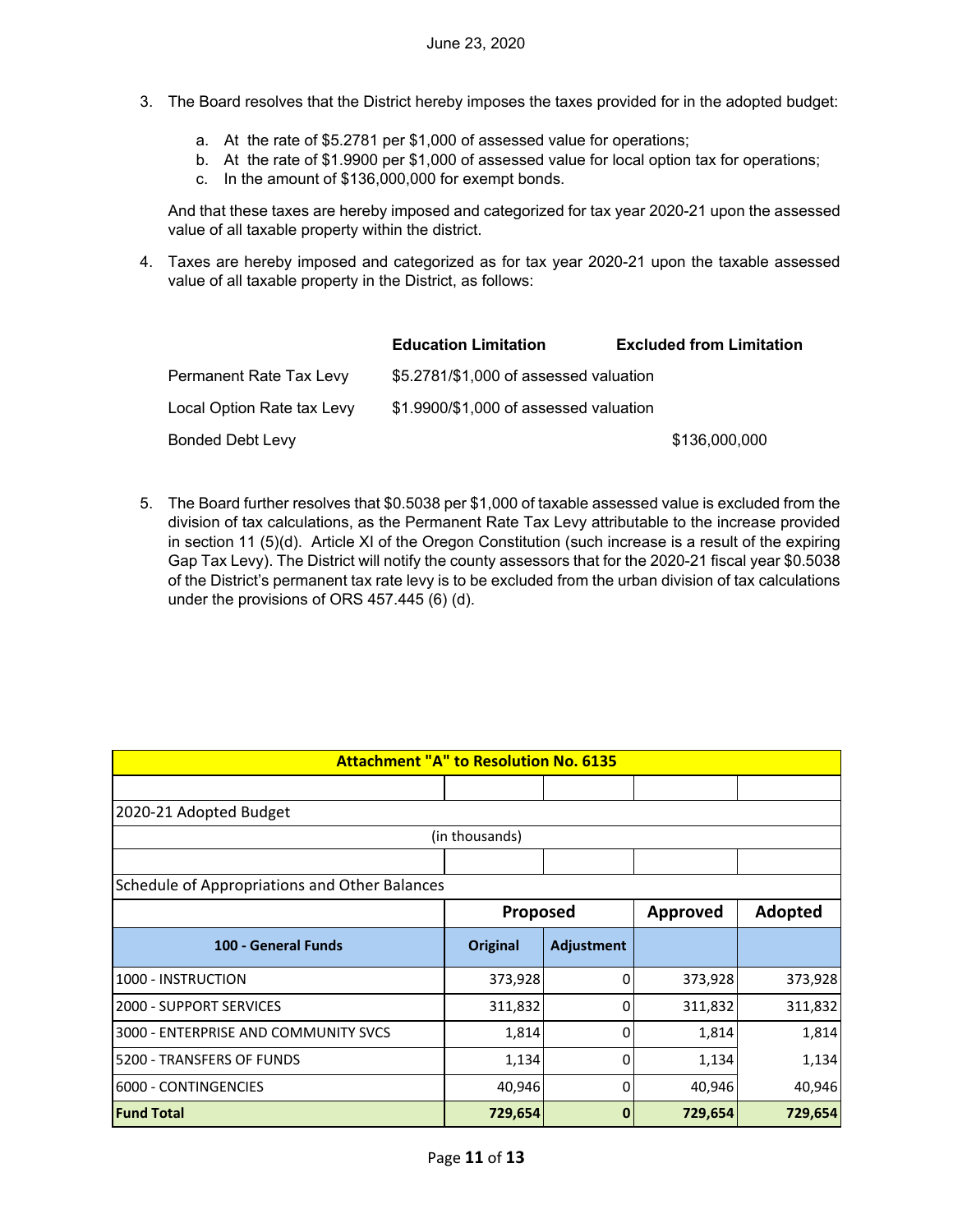| 200 - Special Revenue Funds                              | <b>Original</b> | <b>Adjustment</b> |           |           |
|----------------------------------------------------------|-----------------|-------------------|-----------|-----------|
| 1000 - INSTRUCTION                                       | 84,568          | 0                 | 84,568    | 84,568    |
| 2000 - SUPPORT SERVICES                                  | 54,750          | 0                 | 54,750    | 54,750    |
| 3000 - ENTERPRISE AND COMMUNITY SVCS                     | 23,861          | $\pmb{0}$         | 23,861    | 23,861    |
| 4000 - FACILITIES ACQUISITION AND CON                    | 14              | 0                 | 14        | 14        |
| 7000 - UNAPPROPRIATED FUND BALANCE                       | 28,641          | 0                 | 28,641    | 28,641    |
| <b>Fund Total</b>                                        | 191,834         | $\bf{0}$          | 191,834   | 191,834   |
|                                                          |                 |                   |           |           |
| 300 - Debt Service Funds                                 | <b>Original</b> | <b>Adjustment</b> |           |           |
| 5100 - DEBT SERVICE & 5400 - PERS UAL<br><b>PROGRAMS</b> | 191,444         | 0                 | 191,444   | 191,444   |
| 7000 - UNAPPROPRIATED FUND BALANCE                       | 10,228          | 0                 | 10,228    | 10,228    |
| <b>Fund Total</b>                                        | 201,672         | $\bf{0}$          | 201,672   | 201,672   |
|                                                          |                 |                   |           |           |
| 400 - Capital Project Funds                              | <b>Original</b> | <b>Adjustment</b> |           |           |
|                                                          |                 |                   |           |           |
| 1000 - INSTRUCTION                                       | $\mathbf 0$     | 29,644            | 29,644    | 29,644    |
| <b>2000 - SUPPORT SERVICES</b>                           | 1,524           | 58,428            | 59,952    | 59,952    |
| 4000 - FACILITIES ACQUISITION AND CON                    | 419,663         | 911,928           | 1,331,591 | 1,331,591 |
| 5200 - TRANSFERS OF FUNDS                                | 617             | 0                 | 617       | 617       |
| 7000 - UNAPPROPRIATED FUND BALANCE                       | 172,281         | $\Omega$          | 172,281   | 172,281   |
| <b>Fund Total</b>                                        | 594,085         | 1,000,000         | 1,594,085 | 1,594,085 |
|                                                          |                 |                   |           |           |
| 600 - Internal Service Funds                             | <b>Original</b> | <b>Adjustment</b> |           |           |
| <b>2000 - SUPPORT SERVICES</b>                           | 3,763           | 0                 | 3,763     | 3,763     |
| 6000 - CONTINGENCIES                                     | 4,769           | 0                 | 4,769     | 4,769     |
| <b>Fund Total</b>                                        | 8,532           | $\bf{0}$          | 8,532     | 8,532     |
|                                                          |                 |                   |           |           |
| <b>All Funds</b>                                         | <b>Original</b> | <b>Adjustment</b> |           |           |